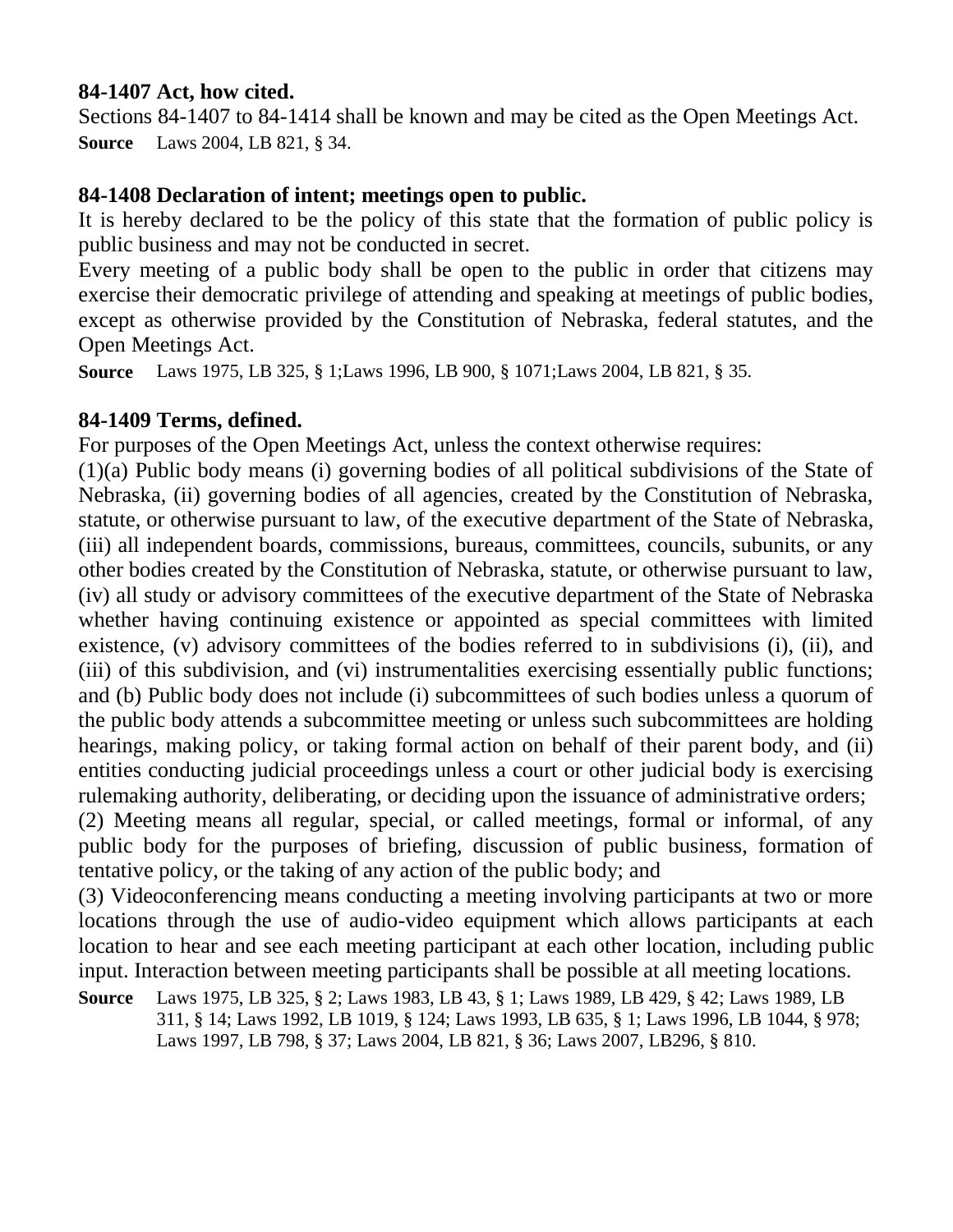#### **84-1410 Closed session; when; purpose; reasons listed; procedure; right to challenge; prohibited acts; chance meetings, conventions, or workshops.**

(1) Any public body may hold a closed session by the affirmative vote of a majority of its voting members if a closed session is clearly necessary for the protection of the public interest or for the prevention of needless injury to the reputation of an individual and if such individual has not requested a public meeting. The subject matter and the reason necessitating the closed session shall be identified in the motion to close. Closed sessions may be held for, but shall not be limited to, such reasons as:

(a) Strategy sessions with respect to collective bargaining, real estate purchases, pending litigation, or litigation which is imminent as evidenced by communication of a claim or threat of litigation to or by the public body;

(b) Discussion regarding deployment of security personnel or devices;

(c) Investigative proceedings regarding allegations of criminal misconduct; or

(d) Evaluation of the job performance of a person when necessary to prevent needless injury to the reputation of a person and if such person has not requested a public meeting.

Nothing in this section shall permit a closed meeting for discussion of the appointment or election of a new member to any public body.

(2) The vote to hold a closed session shall be taken in open session. The entire motion, the vote of each member on the question of holding a closed session, and the time when the closed session commenced and concluded shall be recorded in the minutes. If the motion to close passes, then the presiding officer immediately prior to the closed session shall restate on the record the limitation of the subject matter of the closed session. The public body holding such a closed session shall restrict its consideration of matters during the closed portions to only those purposes set forth in the motion to close as the reason for the closed session. The meeting shall be reconvened in open session before any formal action may be taken. For purposes of this section, formal action shall mean a collective decision or a collective commitment or promise to make a decision on any question, motion, proposal, resolution, order, or ordinance or formation of a position or policy but shall not include negotiating guidance given by members of the public body to legal counsel or other negotiators in closed sessions authorized under subdivision (1)(a) of this section.

(3) Any member of any public body shall have the right to challenge the continuation of a closed session if the member determines that the session has exceeded the reason stated in the original motion to hold a closed session or if the member contends that the closed session is neither clearly necessary for (a) the protection of the public interest or (b) the prevention of needless injury to the reputation of an individual. Such challenge shall be overruled only by a majority vote of the members of the public body. Such challenge and its disposition shall be recorded in the minutes.

(4) Nothing in this section shall be construed to require that any meeting be closed to the public. No person or public body shall fail to invite a portion of its members to a meeting, and no public body shall designate itself a subcommittee of the whole body for the purpose of circumventing the Open Meetings Act. No closed session, informal meeting, chance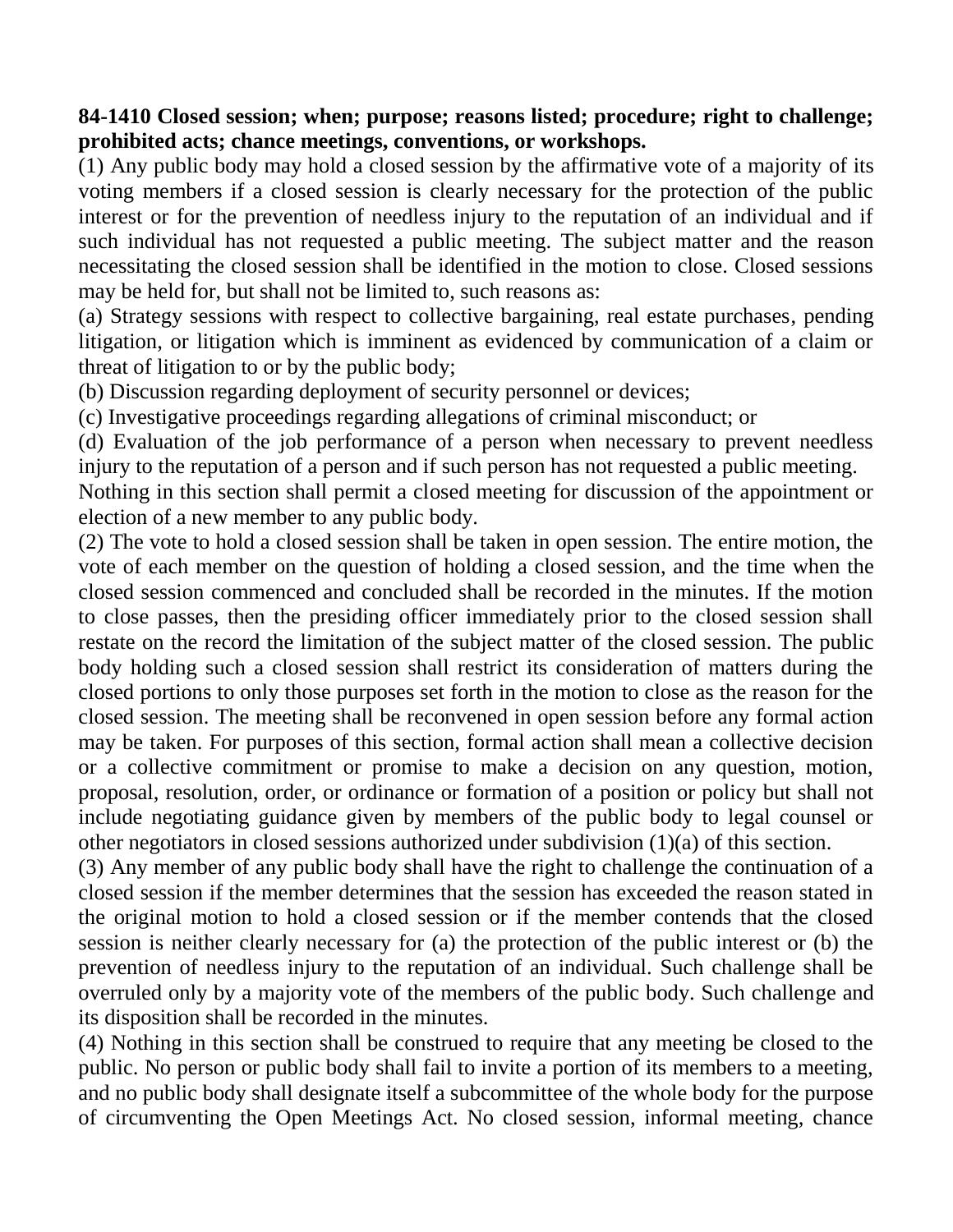meeting, social gathering, email, fax, or other electronic communication shall be used for the purpose of circumventing the requirements of the act.

(5) The act does not apply to chance meetings or to attendance at or travel to conventions or workshops of members of a public body at which there is no meeting of the body then intentionally convened, if there is no vote or other action taken regarding any matter over which the public body has supervision, control, jurisdiction, or advisory power.

**Source** Laws 1975, LB 325, § 3;Laws 1983, LB 43, § 2;Laws 1985, LB 117, § 1;Laws 1992, LB 1019, § 125;Laws 1994, LB 621, § 1;Laws 1996, LB 900, § 1072;Laws 2004, LB 821, § 37;Laws 2004, LB 1179, § 1;Laws 2006, LB 898, § 1.

# **84-1411 Meetings of public body; notice; contents; when available; right to modify; duties concerning notice; videoconferencing or telephone conferencing authorized; emergency meeting without notice; appearance before public body.**

(1) Each public body shall give reasonable advance publicized notice of the time and place of each meeting by a method designated by each public body and recorded in its minutes. Such notice shall be transmitted to all members of the public body and to the public. Such notice shall contain an agenda of subjects known at the time of the publicized notice or a statement that the agenda, which shall be kept continually current, shall be readily available for public inspection at the principal office of the public body during normal business hours. Agenda items shall be sufficiently descriptive to give the public reasonable notice of the matters to be considered at the meeting. Except for items of an emergency nature, the agenda shall not be altered later than (a) twenty-four hours before the scheduled commencement of the meeting or (b) forty-eight hours before the scheduled commencement of a meeting of a city council or village board scheduled outside the corporate limits of the municipality. The public body shall have the right to modify the agenda to include items of an emergency nature only at such public meeting.

(2) A meeting of a state agency, state board, state commission, state council, or state committee, of an advisory committee of any such state entity, of an organization created under the Interlocal Cooperation Act, the Joint Public Agency Act, or the Municipal Cooperative Financing Act, of the governing body of a public power district having a chartered territory of more than fifty counties in this state, of a board of an educational service unit, or of the governing body of a risk management pool or its advisory committees organized in accordance with the Intergovernmental Risk Management Act may be held by means of videoconferencing or, in the case of the Judicial Resources Commission in those cases specified in section 24-1204, by telephone conference, if:

(a) Reasonable advance publicized notice is given;

(b) Reasonable arrangements are made to accommodate the public's right to attend, hear, and speak at the meeting, including seating, recordation by audio or visual recording devices, and a reasonable opportunity for input such as public comment or questions to at least the same extent as would be provided if videoconferencing or telephone conferencing was not used;

(c) At least one copy of all documents being considered is available to the public at each site of the videoconference or telephone conference;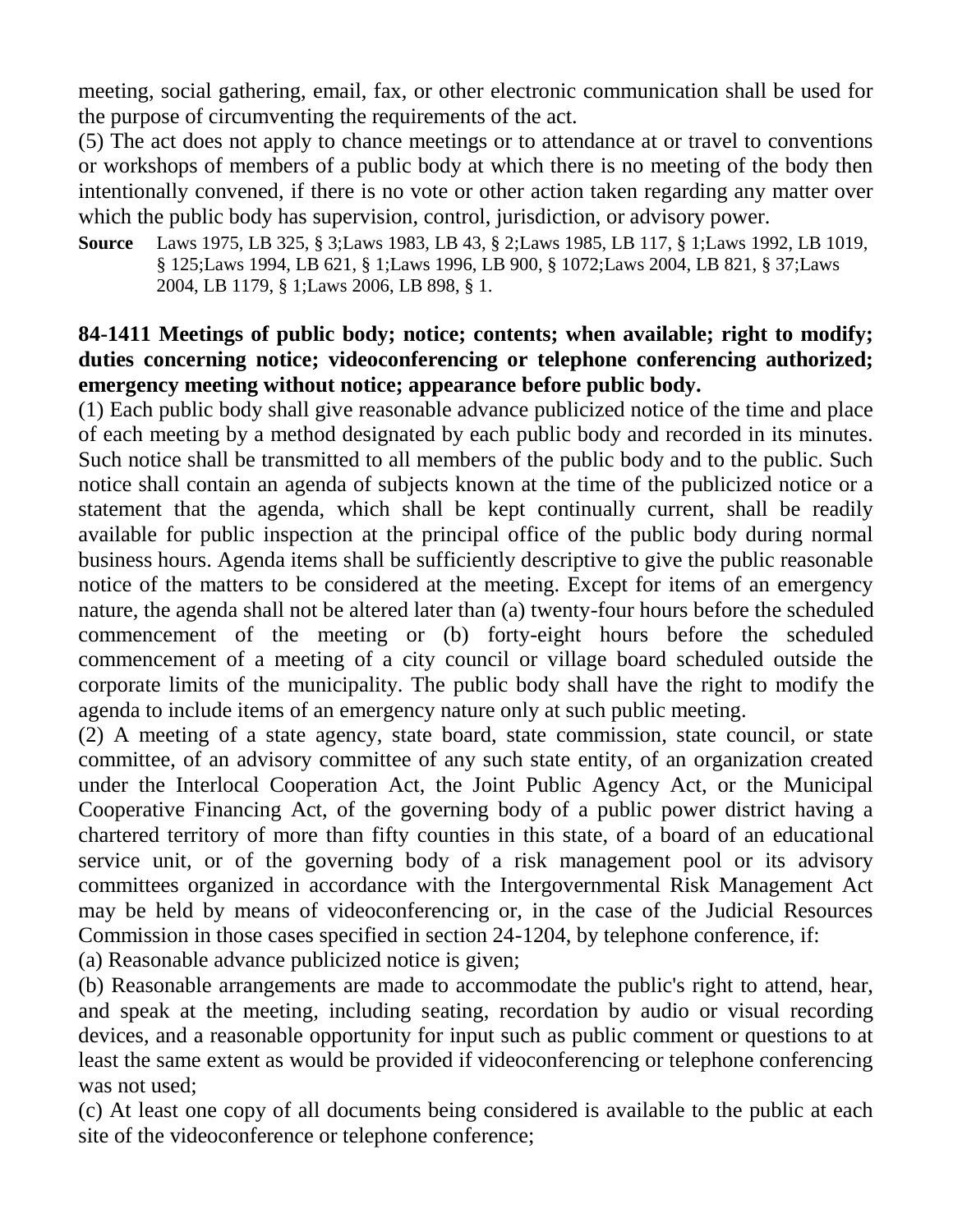(d) At least one member of the state entity, advisory committee, board, or governing body is present at each site of the videoconference or telephone conference; and

(e) No more than one-half of the state entity's, advisory committee's, board's, or governing body's meetings in a calendar year are held by videoconference or telephone conference.

Videoconferencing, telephone conferencing, or conferencing by other electronic communication shall not be used to circumvent any of the public government purposes established in the Open Meetings Act.

(3) A meeting of a board of an educational service unit, of the governing body of an entity formed under the Interlocal Cooperation Act, the Joint Public Agency Act, or the Municipal Cooperative Financing Act, or of the governing body of a risk management pool or its advisory committees organized in accordance with the Intergovernmental Risk Management Act may be held by telephone conference call if:

(a) The territory represented by the educational service unit or member public agencies of the entity or pool covers more than one county;

(b) Reasonable advance publicized notice is given which identifies each telephone conference location at which an educational service unit board member or a member of the entity's or pool's governing body will be present;

(c) All telephone conference meeting sites identified in the notice are located within public buildings used by members of the educational service unit board or entity or pool or at a place which will accommodate the anticipated audience;

(d) Reasonable arrangements are made to accommodate the public's right to attend, hear, and speak at the meeting, including seating, recordation by audio recording devices, and a reasonable opportunity for input such as public comment or questions to at least the same extent as would be provided if a telephone conference call was not used;

(e) At least one copy of all documents being considered is available to the public at each site of the telephone conference call;

(f) At least one member of the educational service unit board or governing body of the entity or pool is present at each site of the telephone conference call identified in the public notice;

(g) The telephone conference call lasts no more than one hour; and

(h) No more than one-half of the board's, entity's, or pool's meetings in a calendar year are held by telephone conference call, except that a governing body of a risk management pool that meets at least quarterly and the advisory committees of the governing body may each hold more than one-half of its meetings by telephone conference call if the governing body's quarterly meetings are not held by telephone conference call or videoconferencing.

Nothing in this subsection shall prevent the participation of consultants, members of the press, and other nonmembers of the governing body at sites not identified in the public notice. Telephone conference calls, emails, faxes, or other electronic communication shall not be used to circumvent any of the public government purposes established in the Open Meetings Act.

(4) The secretary or other designee of each public body shall maintain a list of the news media requesting notification of meetings and shall make reasonable efforts to provide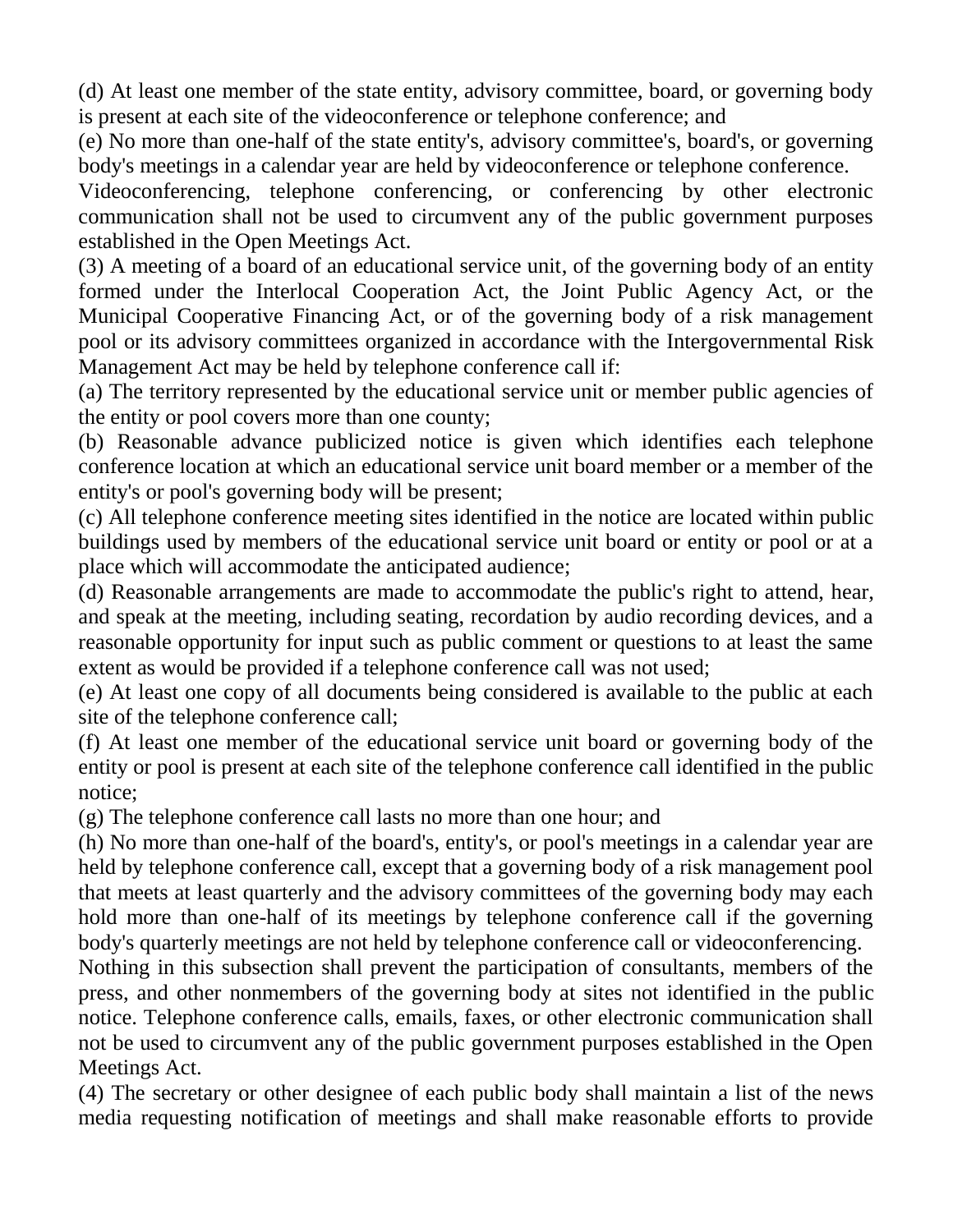advance notification to them of the time and place of each meeting and the subjects to be discussed at that meeting.

(5) When it is necessary to hold an emergency meeting without reasonable advance public notice, the nature of the emergency shall be stated in the minutes and any formal action taken in such meeting shall pertain only to the emergency. Such emergency meetings may be held by means of electronic or telecommunication equipment. The provisions of subsection (4) of this section shall be complied with in conducting emergency meetings. Complete minutes of such emergency meetings specifying the nature of the emergency and any formal action taken at the meeting shall be made available to the public by no later than the end of the next regular business day.

(6) A public body may allow a member of the public or any other witness other than a member of the public body to appear before the public body by means of video or telecommunications equipment.

**Source** Laws 1975, LB 325, § 4; Laws 1983, LB 43, § 3; Laws 1987, LB 663, § 25; Laws 1993, LB 635, § 2; Laws 1996, LB 469, § 6; Laws 1996, LB 1161, § 1; Laws 1999, LB 47, § 2; Laws 1999, LB 87, § 100; Laws 1999, LB 461, § 1; Laws 2000, LB 968, § 85; Laws 2004, LB 821, § 38; Laws 2004, LB 1179, § 2; Laws 2006, LB 898, § 2; Laws 2007, LB199, § 9; Laws 2009, LB361, § 2.August 30, 2009

# **84-1412 Meetings of public body; rights of public; public body; powers and duties.**

(1) Subject to the Open Meetings Act, the public has the right to attend and the right to speak at meetings of public bodies, and all or any part of a meeting of a public body, except for closed sessions called pursuant to section 84-1410, may be videotaped, televised, photographed, broadcast, or recorded by any person in attendance by means of a tape recorder, camera, video equipment, or any other means of pictorial or sonic reproduction or in writing.

(2) It shall not be a violation of subsection (1) of this section for any public body to make and enforce reasonable rules and regulations regarding the conduct of persons attending, speaking at, videotaping, televising, photographing, broadcasting, or recording its meetings. A body may not be required to allow citizens to speak at each meeting, but it may not forbid public participation at all meetings.

(3) No public body shall require members of the public to identify themselves as a condition for admission to the meeting nor shall such body require that the name of any member of the public be placed on the agenda prior to such meeting in order to speak about items on the agenda. The body may require any member of the public desiring to address the body to identify himself or herself.

(4) No public body shall, for the purpose of circumventing the Open Meetings Act, hold a meeting in a place known by the body to be too small to accommodate the anticipated audience.

(5) No public body shall be deemed in violation of this section if it holds its meeting in its traditional meeting place which is located in this state.

(6) No public body shall be deemed in violation of this section if it holds a meeting outside of this state if, but only if: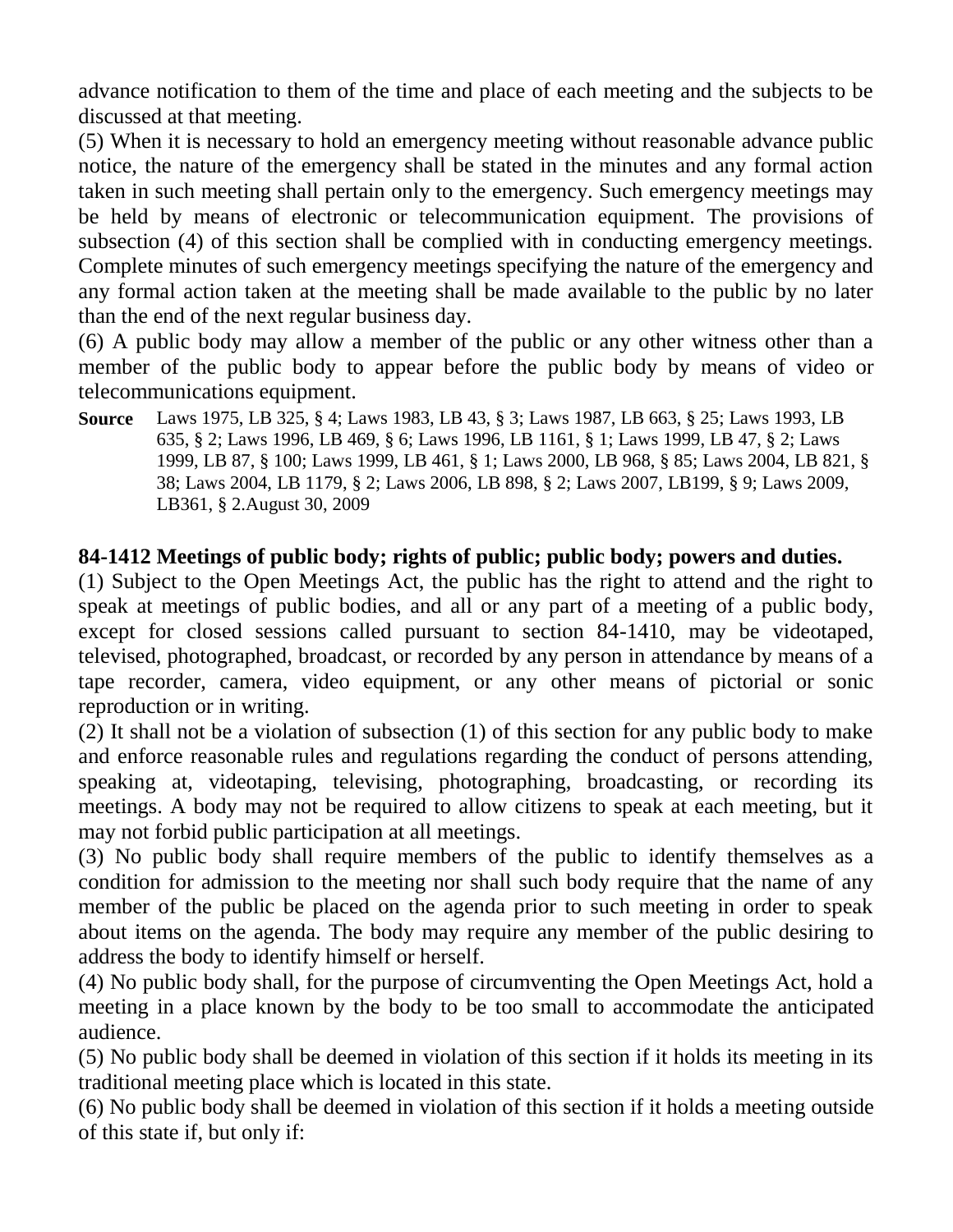(a) A member entity of the public body is located outside of this state and the meeting is in that member's jurisdiction;

(b) All out-of-state locations identified in the notice are located within public buildings used by members of the entity or at a place which will accommodate the anticipated audience;

(c) Reasonable arrangements are made to accommodate the public's right to attend, hear, and speak at the meeting, including making a telephone conference call available at an instate location to members, the public, or the press, if requested twenty-four hours in advance;

(d) No more than twenty-five percent of the public body's meetings in a calendar year are held out-of-state;

(e) Out-of-state meetings are not used to circumvent any of the public government purposes established in the Open Meetings Act;

(f) Reasonable arrangements are made to provide viewing at other instate locations for a videoconference meeting if requested fourteen days in advance and if economically and reasonably available in the area; and

(g) The public body publishes notice of the out-of-state meeting at least twenty-one days before the date of the meeting in a legal newspaper of statewide circulation.

(7) The public body shall, upon request, make a reasonable effort to accommodate the public's right to hear the discussion and testimony presented at the meeting.

(8) Public bodies shall make available at the meeting or the instate location for a telephone conference call or videoconference, for examination and copying by members of the public, at least one copy of all reproducible written material to be discussed at an open meeting. Public bodies shall make available at least one current copy of the Open Meetings Act posted in the meeting room at a location accessible to members of the public. At the beginning of the meeting, the public shall be informed about the location of the posted information.

**Source** Laws 1975, LB 325, § 5;Laws 1983, LB 43, § 4;Laws 1985, LB 117, § 2;Laws 1987, LB 324, § 5;Laws 1996, LB 900, § 1073;Laws 2001, LB 250, § 2;Laws 2004, LB 821, § 39;Laws 2006, LB 898, § 3; Laws 2008, LB962, § 1.July 18, 2008

# **84-1413 Meetings; minutes; roll call vote; secret ballot; when.**

(1) Each public body shall keep minutes of all meetings showing the time, place, members present and absent, and the substance of all matters discussed.

(2) Any action taken on any question or motion duly moved and seconded shall be by roll call vote of the public body in open session, and the record shall state how each member voted or if the member was absent or not voting. The requirements of a roll call or viva voce vote shall be satisfied by a municipality, a county, a learning community, a joint entity created pursuant to the Interlocal Cooperation Act, a joint public agency created pursuant to the Joint Public Agency Act, or an agency formed under the Municipal Cooperative Financing Act which utilizes an electronic voting device which allows the yeas and nays of each member of such city council, village board, county board, or governing body to be readily seen by the public.